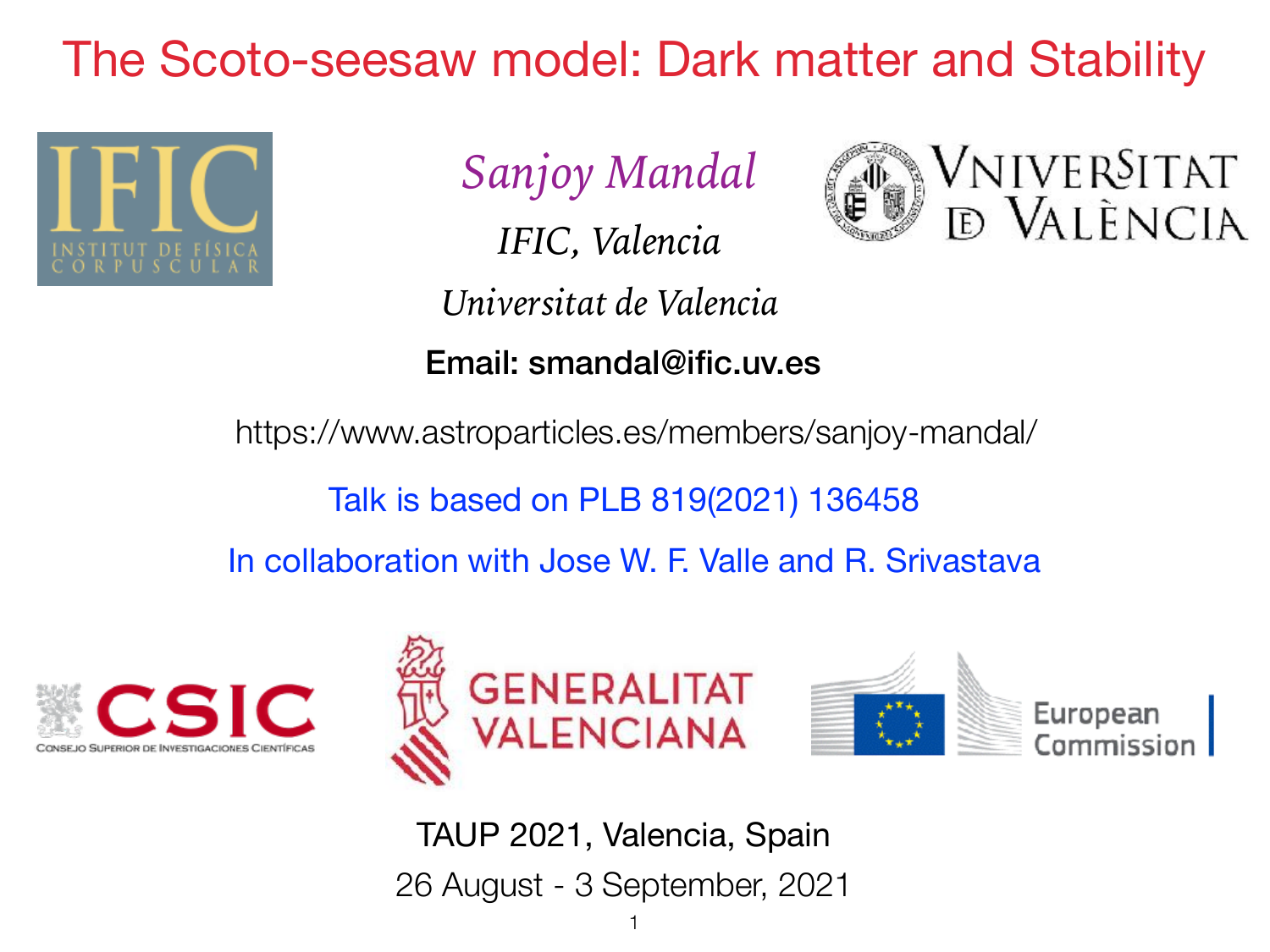## **Introduction**

**Neutrinos are massive: from oscillations Dark matter: from cosmology**

**The SM is incomplete: New Physics is required to account for neutrino masses and dark matter**

**Neutrino masses are at least** (106 ) **smaller than electron mass**

Addition of RHN  $\Rightarrow$   $Y_{\nu} \overline{L} \tilde{H} N_R$ , mass generation through Higgs mechanism  $\Rightarrow$  *Y<sub>v</sub>* will be very small  $\Rightarrow$  Neutrino mass origin is different?

**Many ways to generate small neutrino mass: Tree-level(seesaw models), loop-level ( radiative models)**

**Is there any connection between dark matter and neutrino masses?**

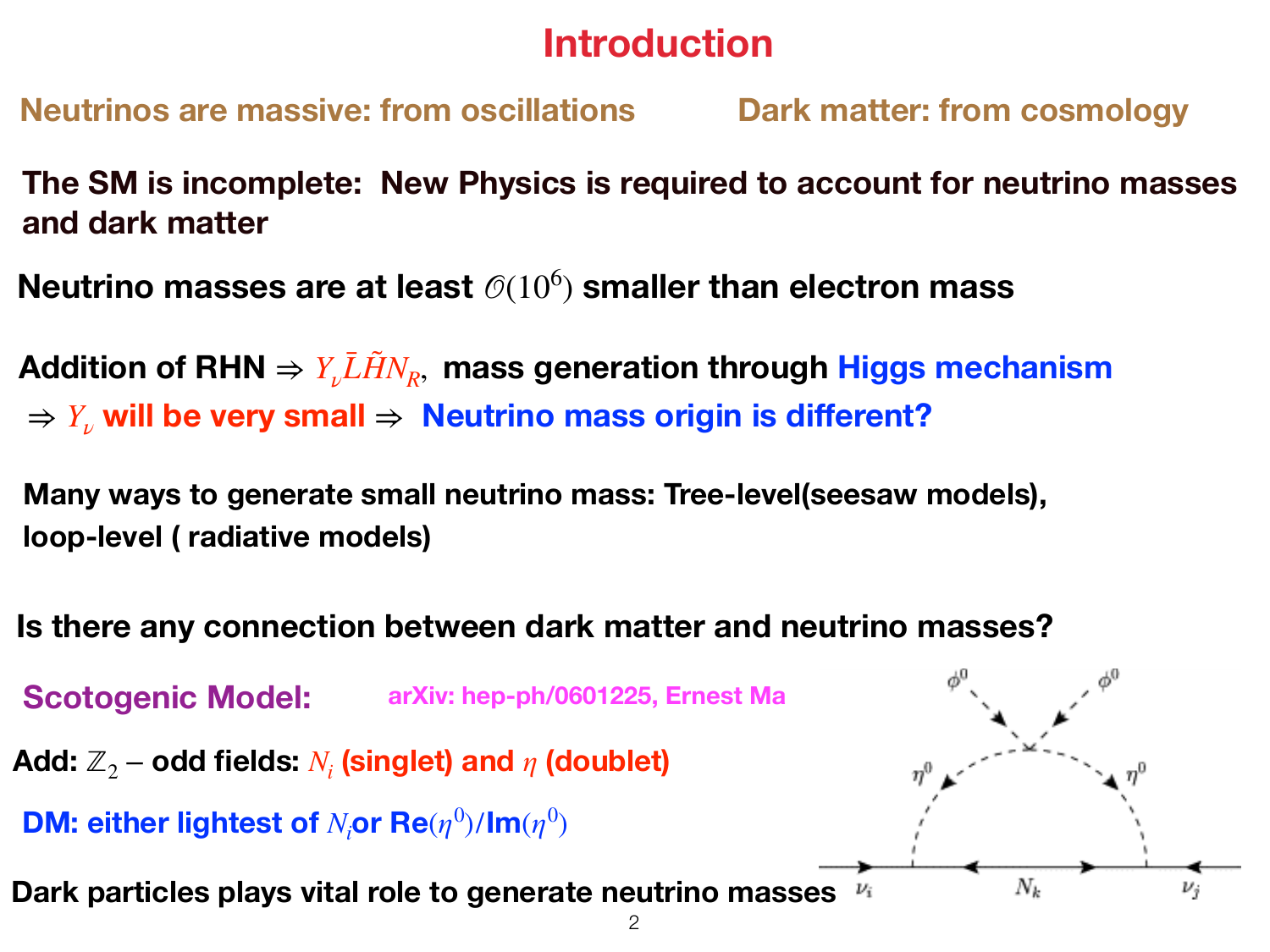#### **Simplest scot-seesaw mechanism**

**The ratio of squared solar-to-atmospheric mass splitting is:**

**NO:** 
$$
\frac{\Delta m_{\text{SOL}}^2}{\Delta m_{\text{ATM}}^2}
$$
 = 0.0294<sup>+0.0027</sup>, **IO:**  $\frac{\Delta m_{\text{SOL}}^2}{\Delta m_{\text{ATM}}^2}$  = 0.0306<sup>+0.0028</sup>  
 $\Delta m_{\text{ATM}}^2$  = 0.0306<sup>+0.0028</sup>  
 $\Delta m_{\text{ATM}}^2$ 

⇒ **two mass scale arise from two very different mechanisms?**

 ${\bf Solution:}$  generate  $\Delta m^2_{ATM}$  at Tree level and  $\Delta m^2_{SOL}$  at one loop

**Scoto-seesaw: Scotogenic extension of (3,1) seesaw, arXiv: 1807.11447, Valle et al.**

**Additional Fields: two singlet fermions**  $N(\mathbb{Z}_2 = +1)$ ,  $f(\mathbb{Z}_2 = -1)$  and one bidoublet  $\eta(\mathbb{Z}_2 = -1)$ 

**Full Yukawa:** 
$$
\mathcal{L}_{\mathbf{Yuk}} = \mathcal{L}_{\mathbf{SM}} + \mathcal{L}_{\mathbf{ATM}} + \mathcal{L}_{\mathbf{DM, SOL}}
$$
  
\n
$$
\mathcal{L}_{\mathbf{ATM}} = -Y_N^a \bar{L}^a \tilde{H}N + \frac{1}{2} M_N \overline{N}^c N + h.c,
$$
\n
$$
\begin{array}{|l|l|}\n\hline\n\text{SU(2)}_L & 2 & 1 & 2 \\
\hline\n\text{SU(2)}_L & 2 & 1 & 2 \\
\hline\n\text{SU(2)}_L & 2 & 1 & 2 \\
\hline\n\text{SU(2)}_L & 2 & 1 & 2 \\
\hline\n\text{SU(2)}_L & 2 & 1 & 2 \\
\hline\n\text{SU(2)}_L & 2 & 1 & 2 \\
\hline\n\text{SU(2)}_L & 2 & 1 & 2 \\
\hline\n\text{SU(2)}_L & 2 & 1 & 2 \\
\hline\n\text{SU(2)}_L & 2 & 1 & 2 \\
\hline\n\text{SU(2)}_L & 2 & 1 & 2 \\
\hline\n\text{SU(2)}_L & 2 & 1 & 2 \\
\hline\n\text{SU(2)}_L & 2 & 1 & 2 \\
\hline\n\text{SU(2)}_L & 2 & 1 & 2 \\
\hline\n\text{SU(2)}_L & 2 & 1 & 2 \\
\hline\n\text{SU(2)}_L & 2 & 1 & 2 \\
\hline\n\text{SU(2)}_L & 2 & 1 & 2 \\
\hline\n\text{SU(2)}_L & 2 & 1 & 2 \\
\hline\n\text{SU(2)}_L & 2 & 1 & 2 \\
\hline\n\text{SU(2)}_L & 2 & 1 & 2 \\
\hline\n\text{SU(2)}_L & 2 & 1 & 2 \\
\hline\n\text{SU(2)}_L & 2 & 1 & 2 \\
\hline\n\
$$

2  $\sqrt{2}$   $\sqrt{2}$ 

|                | Standard Model |           |     | New Fermions New Scalar |  |     |
|----------------|----------------|-----------|-----|-------------------------|--|-----|
|                | $L_a$          | $\it e_a$ | Η   |                         |  |     |
| $\ SU(2)_L\ $  | 2              |           |     |                         |  |     |
| $U(1)_Y$       | $-1/2$         |           | 1/2 |                         |  | 1/2 |
| $\mathbb{Z}_2$ |                |           |     |                         |  |     |

ℤ2**symmetry:** *f* **or** *η* **could be DM**

3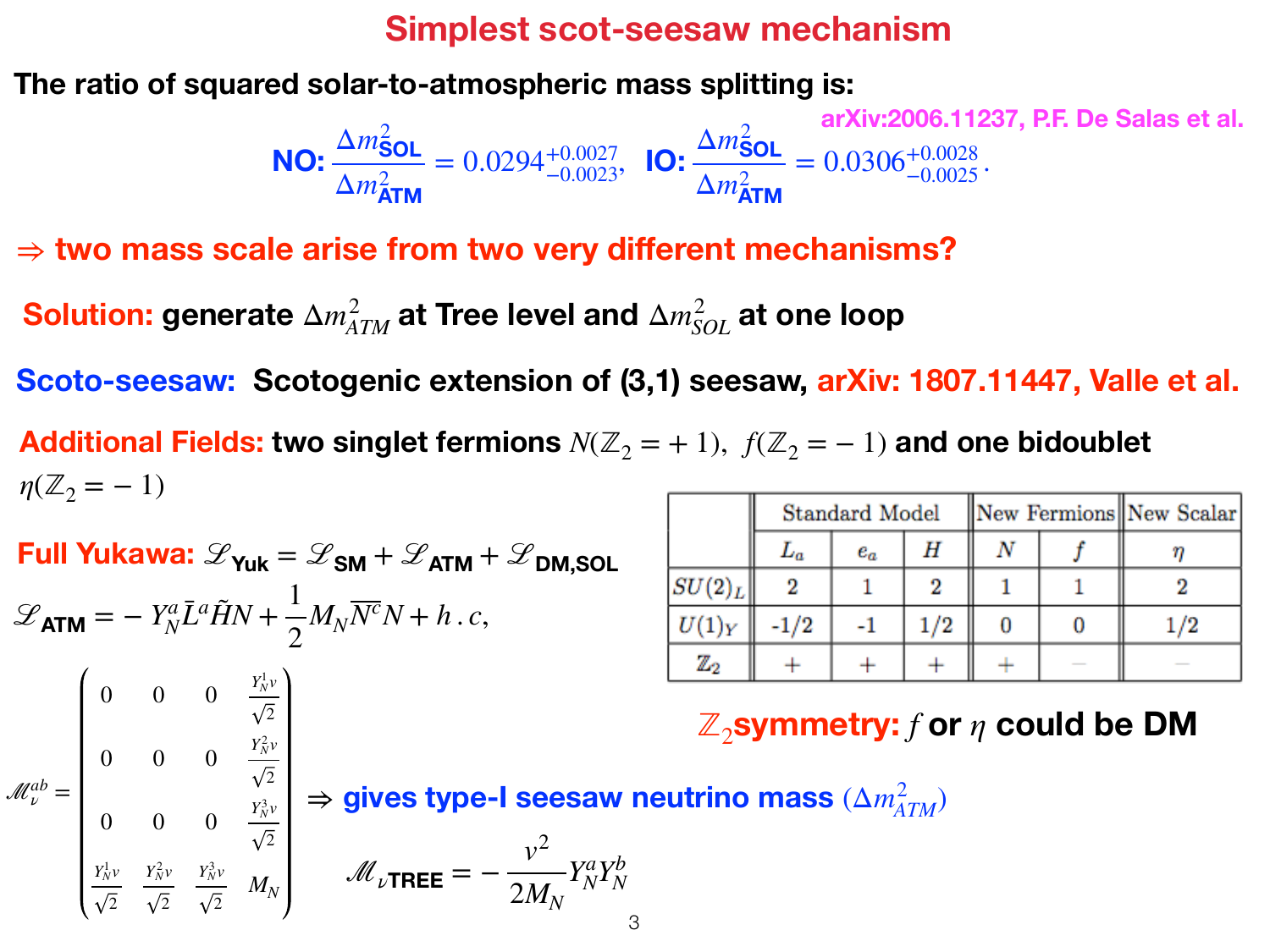**DM+Solar Sector:** 
$$
\mathcal{L}_{\text{DM,SQL}} = Y_f^a \bar{L}^a \tilde{\eta} f + \frac{1}{2} M_f \bar{f}^c f + h.c.
$$

**Due** to  $\mathbb{Z}_2$  symmetry  $\langle \eta \rangle = 0 \Rightarrow$  **no** solar mass at tree-level

| <b>Scalar sector:</b>                                                                                                                                                                                            |
|------------------------------------------------------------------------------------------------------------------------------------------------------------------------------------------------------------------|
| $V = -\mu_H^2 H^\dagger H + m_\eta^2 \eta^\dagger \eta + \lambda (H^\dagger H)^2 + \lambda_\eta (\eta^\dagger \eta)^2 + \lambda_3 (H^\dagger H)(\eta^\dagger \eta) + \lambda_4 (H^\dagger \eta)(\eta^\dagger H)$ |
| <b>Scalar sector:</b>                                                                                                                                                                                            |
| $+\frac{\lambda_5}{2} ((H^\dagger \eta)^2 + h.c.)$                                                                                                                                                               |
| $m_{\eta^2}^2 = m_\eta^2 + \frac{1}{2} (\lambda_3 + \lambda_4 + \lambda_5) v^2$                                                                                                                                  |
| $m_{\eta^2}^2 = m_\eta^2 + \frac{1}{2} (\lambda_3 + \lambda_4 - \lambda_5) v^2$                                                                                                                                  |
| $m_{\eta^2}^2 = m_\eta^2 + \frac{1}{2} \lambda_3 v^2$                                                                                                                                                            |
| $m_{\eta^2}^2 = m_\eta^2 + \frac{1}{2} \lambda_3 v^2$                                                                                                                                                            |
| $m_{\eta^2}^2 = m_\eta^2 + \frac{1}{2} \lambda_3 v^2$                                                                                                                                                            |
| $m_{\eta^2}^2 = m_\eta^2 + \frac{1}{2} \lambda_3 v^2$                                                                                                                                                            |
| $m_{\eta^2}^2 = m_\eta^2 + \frac{1}{2} \lambda_3 v^2$                                                                                                                                                            |
| $m_{\eta^2}^2 = m_\eta^2 + \frac{1}{2} \lambda_3 v^2$                                                                                                                                                            |
| $m_{\eta^2}^2 = m_\eta^2 + \frac{1}{2} \lambda_3 v^2$                                                                                                                                                            |
| $m_{\eta^2}^2 = m_\eta^2 + \frac{1}{2} \lambda_3 v^2$                                                                                                                                                            |
| $m_{\eta^2}^2 = m_\eta^2 + \frac{1}{2} \lambda_3 v^2$                                                                                                                                                            |

 $\Rightarrow$  This depends on  $\delta = m_{\eta^R}^2 - m_{\eta^I}^2 \propto \lambda_5$ 

 $\lambda_5 = 0 \Rightarrow \text{\#L}$  is restored in dark sector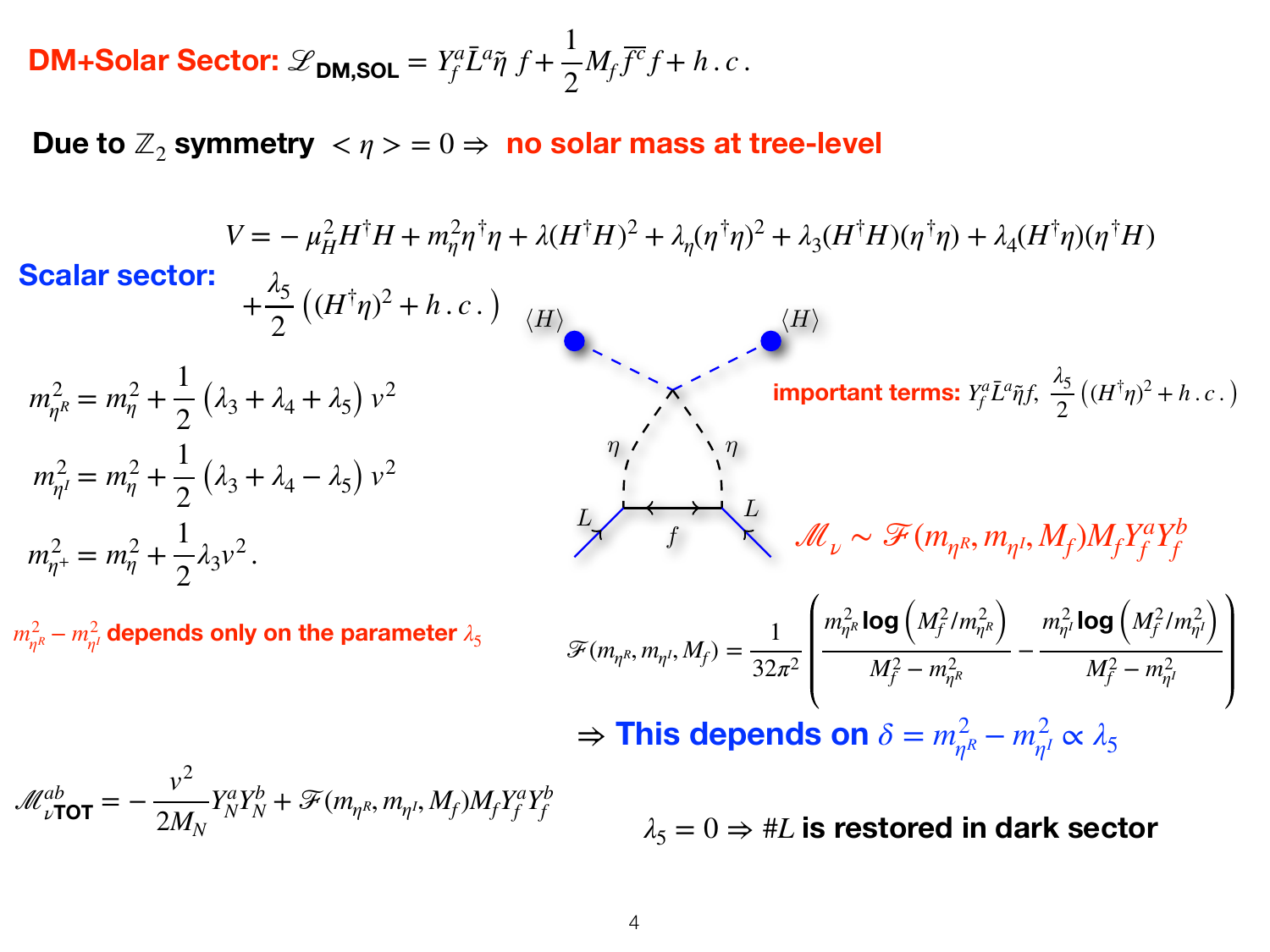With the approximation  $M_f^2, m_{\eta^R}^2, M_f^2 - m_{\eta^R}^2 \gg \lambda_5 v^2$ 

$$
\Delta m_{\text{ATM}}^2 = \left(\frac{v^2}{2M_N}\mathbb{Y}_N^2\right)^2, \quad \Delta m_{\text{SOL}}^2 \approx \left(\frac{1}{32\pi^2}\right)^2 \left(\frac{\lambda_5 v^2}{M_f^2 - m_{\eta^R}^2} M_f \mathbb{Y}_f^2\right)^2 \qquad \mathbb{Y}_\ell^2 = (Y_\ell^e)^2 + (Y_\ell^{\mu})^2 + (Y_\ell^{\tau})^2 \text{ for } \ell = N, f.
$$

 $\Delta m^2_{\text{SOL}}$  $\Delta m^2$ <sub>ATM</sub> <sup>≈</sup> ( 1  $\sqrt{16\pi^2}$ 2  $\begin{pmatrix} \lambda_5 \end{pmatrix}$  $M_{N}M_{f}$  $M_f^2 - m_{\eta^R}^2$ 2  $\sqrt{2}$  $\mathbb{Y}^2_f$  $\mathbb{Y}_N^2$ 2

**easily fit solar and atmospheric scale** with adequate small value of  $\lambda_5$ 

$$
\begin{aligned}\n\mathbf{B} \mathbf{P} \mathbf{1:} \ M_N &\sim 10^{14} \text{ GeV}, M_f \sim 10^{12} \text{ GeV}, m_{\eta^R} \sim 10^3 \text{ GeV}, \mathbb{Y}_N \sim 0.4, \mathbb{Y}_f \sim 0.4 \\
\mathbf{B} \mathbf{P} \mathbf{2:} \ M_N &\sim 10^{12} \text{ GeV}, M_f \sim 10^4 \text{ GeV}, m_{\eta^R} \sim 10^3 \text{ GeV}, \mathbb{Y}_N \sim 0.1, \mathbb{Y}_f \sim 10^{-4} \\
\mathbf{B} \mathbf{P} \mathbf{3:} \ M_N &\sim 10^{14} \text{GeV}, M_f \sim 10^5 \text{ GeV}, m_{\eta^R} \sim 10^3 \text{ GeV}, \mathbb{Y}_N \sim 0.4, \mathbb{Y}_f \sim 10^{-4} \\
\mathbf{B} \mathbf{P} \mathbf{4:} \ M_N &\sim 10^6 \text{ GeV}, M_f \sim 10^6 \text{ GeV}, m_{\eta^R} \sim 10^3 \text{ GeV}, \mathbb{Y}_N \sim 10^{-5}, \mathbb{Y}_f \sim 10^{-4} \\
\mathbf{Many more possibilities} \dots \dots \dots\n\end{aligned}
$$

*mη<sup>R</sup>* ∼ 10<sup>3</sup> **GeV: consistent WIMP dark matter**, **can be produced in collider**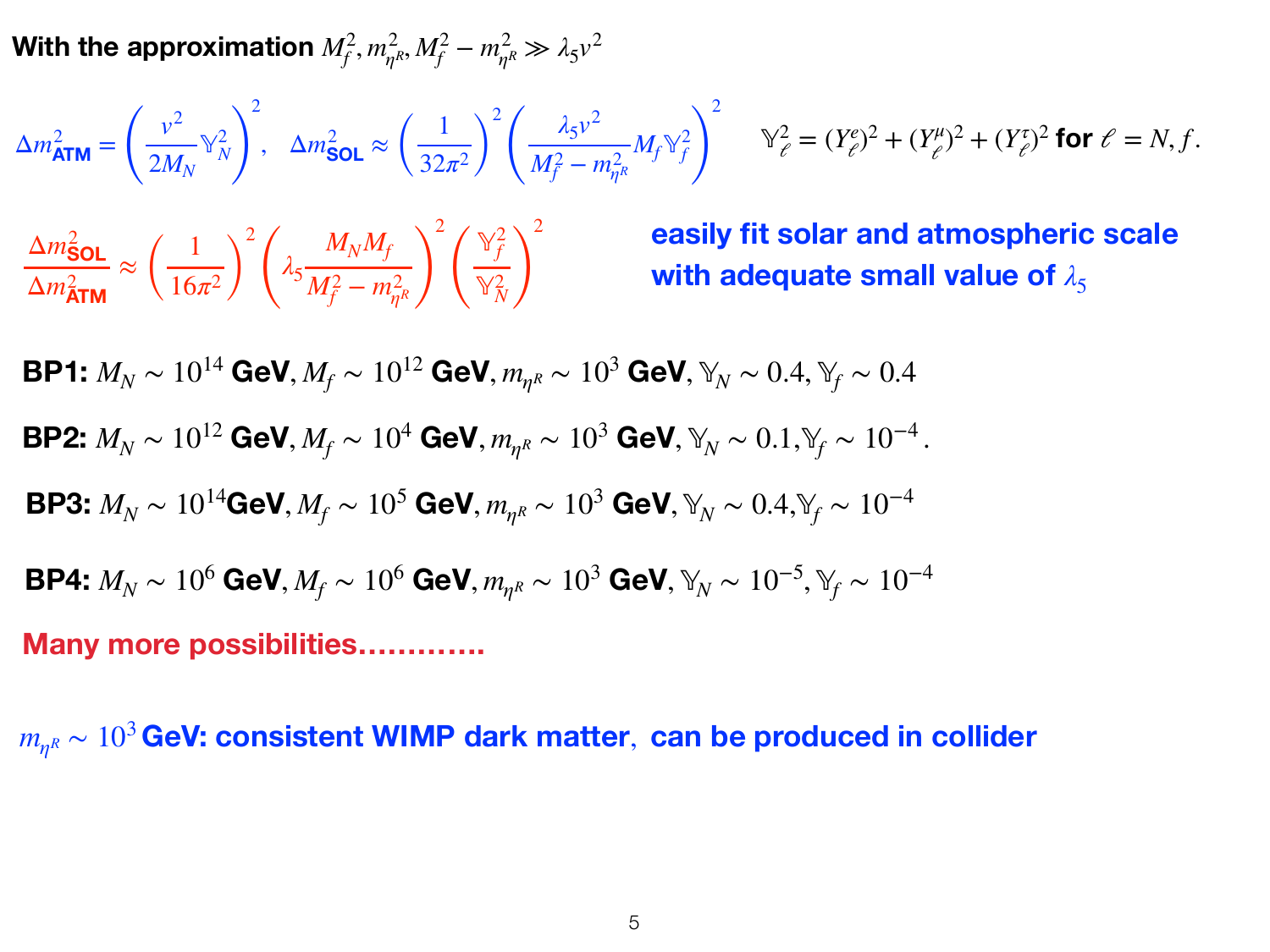# 0*νββ* **and LFV**

$$
\langle m_{\beta\beta} \rangle = \left| \sum_{j} U_{\nu,ej}^2 m_j \right| = \left| \cos \theta_{12}^2 \cos \theta_{13}^2 m_1 + \sin \theta_{12}^2 \cos \theta_{13}^2 m_2 e^{2i\phi_{12}} + \sin \theta_{13}^2 m_3 e^{2i\phi_{13}} \right|
$$



As  $m_1 = 0$ , only one Majorana phase  $\phi \equiv \phi_{12} - \phi_{13} \Rightarrow 0\nu\beta\beta$  has lower limit

**Source of LFV: arises from** *Yf* ( **scotogenic contribution**) and  $Y_N$  (seesaw contribution)

#### **Dominant contribution: Scotogenic**

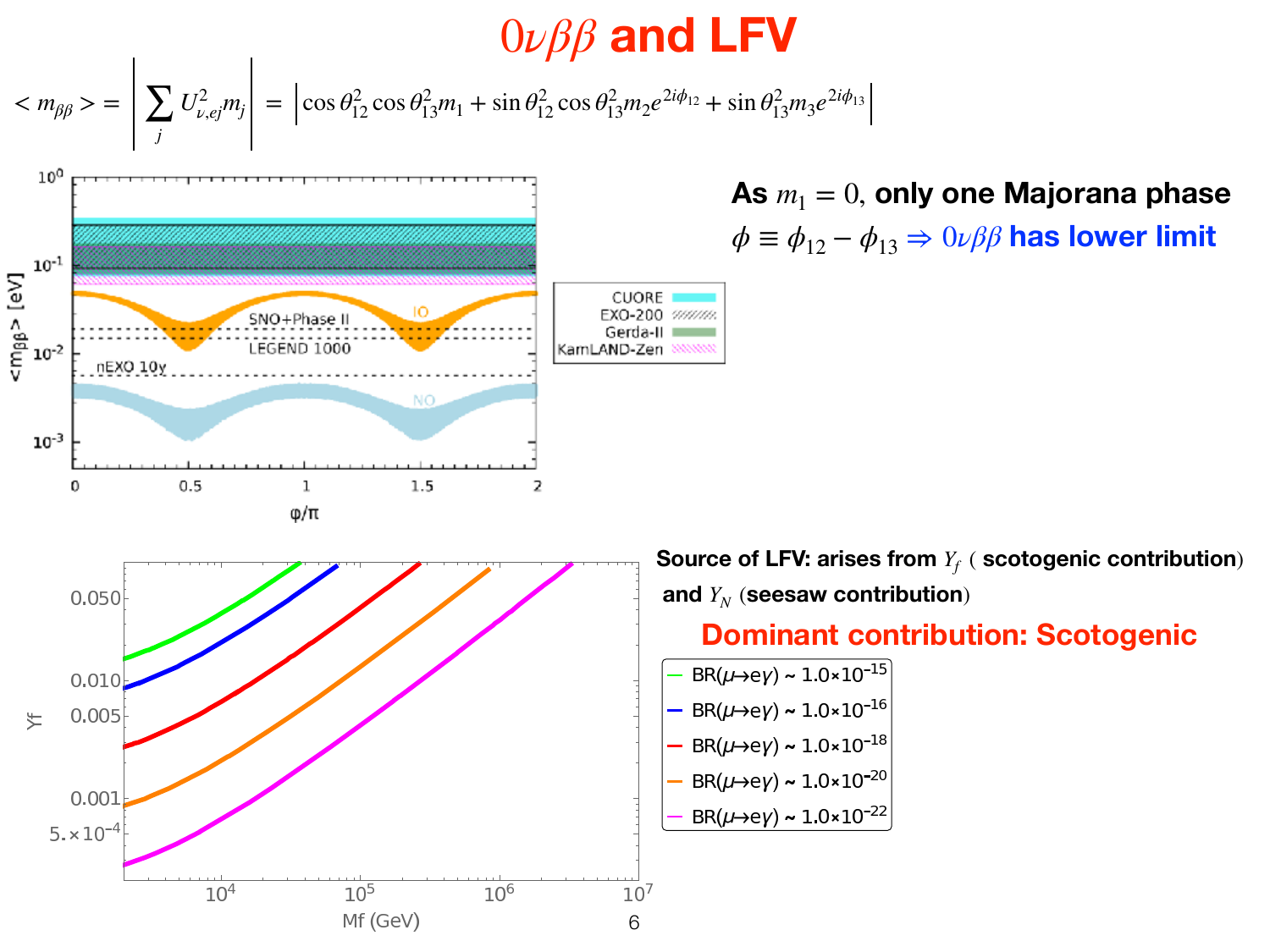## **DARK MATTER**

ℤ<sup>2</sup> **symmetry: fermionic DM** (*f* ) **or scalar DM** (*ηR*/*<sup>I</sup>* )

**In case of fermionic DM** *f*, *Yf* **plays the role in both LFV and DM annihiliation**

**Scalar DM:**  $\eta^R$  if  $\lambda_5 < 0$  or  $\eta^I$  if  $\lambda_5 > 0$   $(m_{\eta^R}^2 - m_{\eta^I}^2 = \lambda_5 v^2)$ 

**Advantage: DM and LFV source is different**



| Parameters    | Range                                 |  |  |  |
|---------------|---------------------------------------|--|--|--|
| $m_n^2$       | $[100^2, 5000^2]$ (GeV <sup>2</sup> ) |  |  |  |
| $\lambda_3$   | $[10^{-5}, 1]$                        |  |  |  |
| $\lambda_4$   | $[10^{-5}, 1]$                        |  |  |  |
| $\lambda_{5}$ | $\left[10^{-5}, 10^{-3}\right]$       |  |  |  |

**Correct Relic:**  $m_{\eta^R}$  < 50 **GeV**, 70 **GeV** <  $m_{\eta^R}$  < 100 **GeV** and  $m_{nR} > 550$  GeV. **1st dip at**  $m_\eta^R \sim M_Z/2$  : s-channel *Z* exchange 2nd dip at  $m_\eta^R \sim m_h/2$  : s-channel  $h$  exchange **2nd dip is more efficient as Z-mediation is momentum suppressed 3rd dip:** for  $m_{nR} > 80$  GeV,  $\eta^R \eta^R \rightarrow WW, ZZ$  via **quartic couplings**

For  $m_\eta^R > m_h, \eta^R \eta^R \to hh$  and for  $m_\eta^R > m_t, \eta^R \eta^R \to t\bar t$  opens up **For large**  $m_{\eta}^R$ ,  $<\sigma v>\infty$ 1  $m_{\eta^R}^2$  $\Rightarrow$   $\Omega h^2$  increases **coannihiliation** with  $\eta^I$  and  $\eta^{\pm}$  if mass splitting is small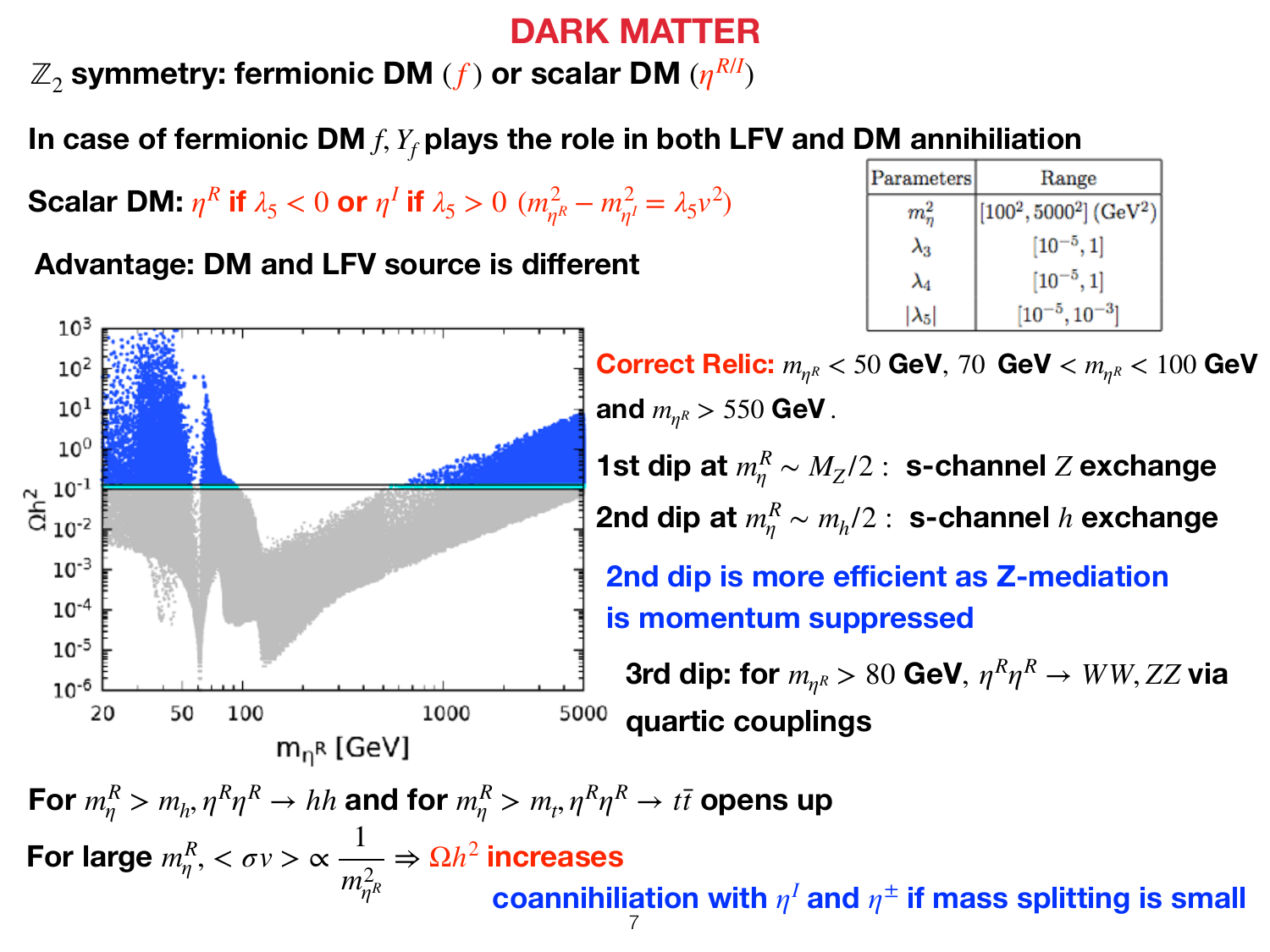## **Direct detection**



### **Collider Constraints:**

**LEP-I measurements of** W, Z decay widths:  $m_{\eta R} + m_{\eta I}$ ,  $2m_{\eta \pm} > m_Z$  and  $m_{\eta R/\eta I} + m_{\eta \pm} > m_W$ Phys. Rev. D 76 (2007) 095011

**Direct limit from LEP-II:**  $m_{\eta^R} > 80$  GeV and  $m_{\eta}^{\pm} > m_W$ . arXiv: 0810.3924

**Hence lower DM mass region is in conflict with XENON1T (arXiv: 2007.08796) and LEP data**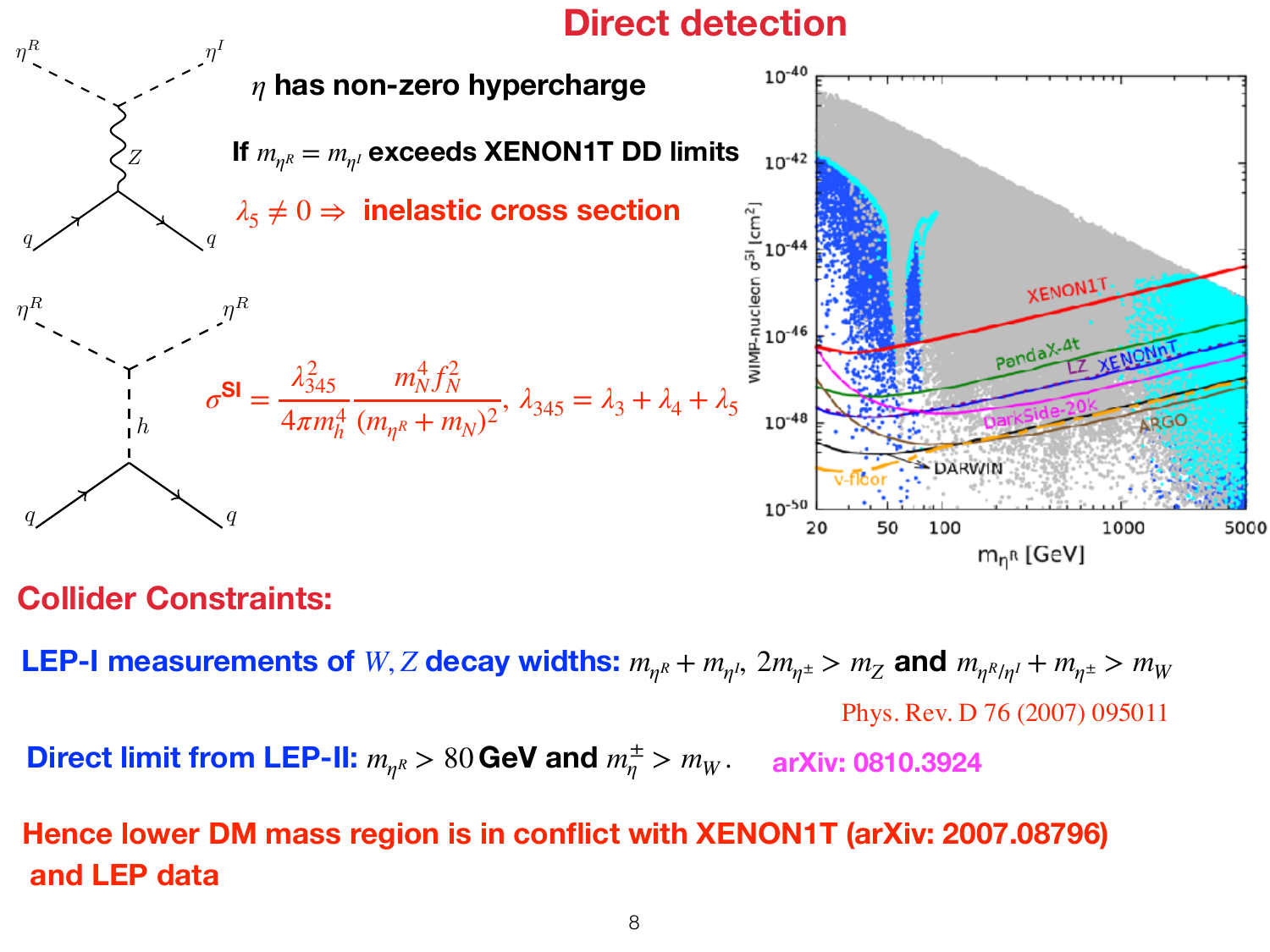## **Constraint from LHC**



**CMS Experiment:**  $\mathbf{BR}(h \to \mathbf{Inv}) \leq 0.19$ **arXiv: 1809.05937**

*h* couples to charged  $\eta^\pm:\ h\to \gamma\gamma$  BR( $h\to \gamma\gamma$ )SM  $\approx 2.27\times 10^{-3}$ 



**Intermediate mass region is allowed from LHC data**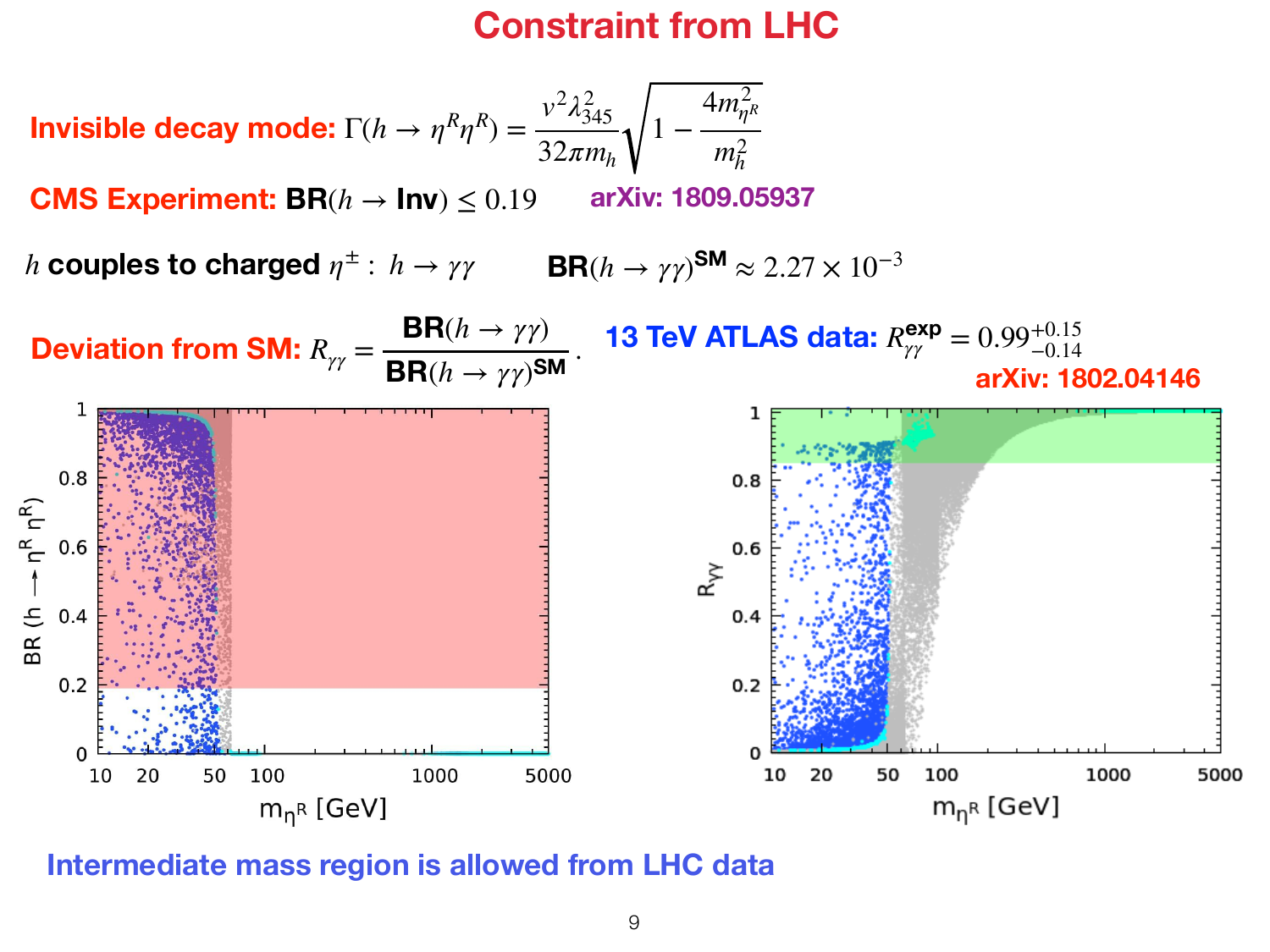### **Electroweak vacuum stability**

**quartic form:**  $V^{(4)} = \lambda (H^{\dagger}H)^2 + \lambda_{\eta} (\eta^{\dagger}\eta)^2 + \lambda_3 (H^{\dagger}H)(\eta^{\dagger}\eta) + \lambda_4 (H^{\dagger}\eta)(\eta^{\dagger}H) +$ *λ*5  $\frac{a_{5}}{2}((H^{\dagger}\eta)^{2}+h.c.)$ **BFB:**  $\lambda(\mu) > 0$ ,  $\lambda_{\eta}(\mu) > 0$ ,  $\lambda_A \equiv \lambda_3(\mu) + \sqrt{4\lambda(\mu)\lambda_{\eta}(\mu)} > 0$ ,  $\lambda_B \equiv \lambda_3(\mu) + \lambda_4(\mu) + \sqrt{4\lambda(\mu)\lambda_{\eta}(\mu)} - |\lambda_5(\mu)| > 0$ .

⇒ **this should be valid at each and every energy scale** *μ* . **Perturbativity:**  $\lambda_i(\mu) \leq 4\pi$ 

$$
\beta_{\lambda}^{(1)} = +\frac{27}{200}g_1^4 + \frac{9}{20}g_1^2g_2^2 + \frac{9}{8}g_2^4 + 2\lambda_3^2 + 2\lambda_3\lambda_4 + \lambda_4^2 + \lambda_5^2 - \frac{9}{5}g_1^2\lambda - 9g_2^2\lambda + 24\lambda^2
$$
  
+12\lambda y\_t^2 + 4\lambda Tr(Y\_NY\_N^{\dagger}) - 6y\_t^4 - 2Tr(Y\_NY\_N^{\dagger}Y\_NY\_N^{\dagger})  

$$
\beta_{\lambda_{\eta}}^{(1)} = +\frac{27}{200}g_1^4 + \frac{9}{8}g_2^4 + 2\lambda_3^2 + 2\lambda_3\lambda_4 + \lambda_4^2 + \lambda_5^2 + \frac{9}{20}g_1^2(-4\lambda_{\eta} + g_2^2) - 9g_2^2\lambda_{\eta} + 24\lambda_{\eta}^2
$$
  
+4\lambda\_{\eta}Tr(Y\_fY\_f^{\dagger}) - 2Tr(\left(Y\_fY\_f^{\dagger}Y\_fY\_f^{\dagger}\right))  
Negative contribution from Yukawa couplings  $Y_N$ ,  $Y_f$   
positive contribution from mixed quartic couplings

$$
\beta_{\lambda_4}^{(1)} = +\frac{9}{5} g_1^2 g_2^2 - \frac{9}{5} g_1^2 \lambda_4 - 9 g_2^2 \lambda_4 + 8 \lambda_3 \lambda_4 + 4 \lambda_4^2 + 8 \lambda_5^2 + 4 \lambda_4 \lambda_7 + 4 \lambda_4 \lambda + 2 \lambda_4 \text{Tr} \left( Y_f Y_f^{\dagger} \right) \n-4 \text{Tr} \left( Y_f Y_N^{\dagger} Y_N Y_f^{\dagger} \right) + 2 \lambda_4 \text{Tr} \left( Y_N Y_N^{\dagger} \right) + 6 \lambda_4 y_t^2
$$

$$
\beta_{\lambda_3}^{(1)} = +\frac{27}{100}g_1^4 - \frac{9}{10}g_1^2g_2^2 + \frac{9}{4}g_2^4 - \frac{9}{5}g_1^2\lambda_3 - 9g_2^2\lambda_3 + 4\lambda_3^2 + 2\lambda_4^2 + 2\lambda_5^2 + 12\lambda_3\lambda_\eta
$$
  
+4\lambda\_4\lambda\_\eta + 12\lambda\_3\lambda + 4\lambda\_4\lambda + 2\lambda\_3\text{Tr}\left(Y\_fY\_f^{\dagger}\right) + 2\lambda\_3\text{Tr}\left(Y\_NY\_N^{\dagger}\right) + 6\lambda\_3y\_t^2

$$
\beta_{\lambda_5}^{(1)} = -\frac{9}{5}g_1^2\lambda_5 - 9g_2^2\lambda_5 + 8\lambda_3\lambda_5 + 12\lambda_4\lambda_5 + 4\lambda_5\lambda_7 + 4\lambda_5\lambda + 2\lambda_5\text{Tr}\left(Y_fY_f^{\dagger}\right) + 2\lambda_5\text{Tr}\left(Y_NY_N^{\dagger}\right) + 6\lambda_5Y_t^2
$$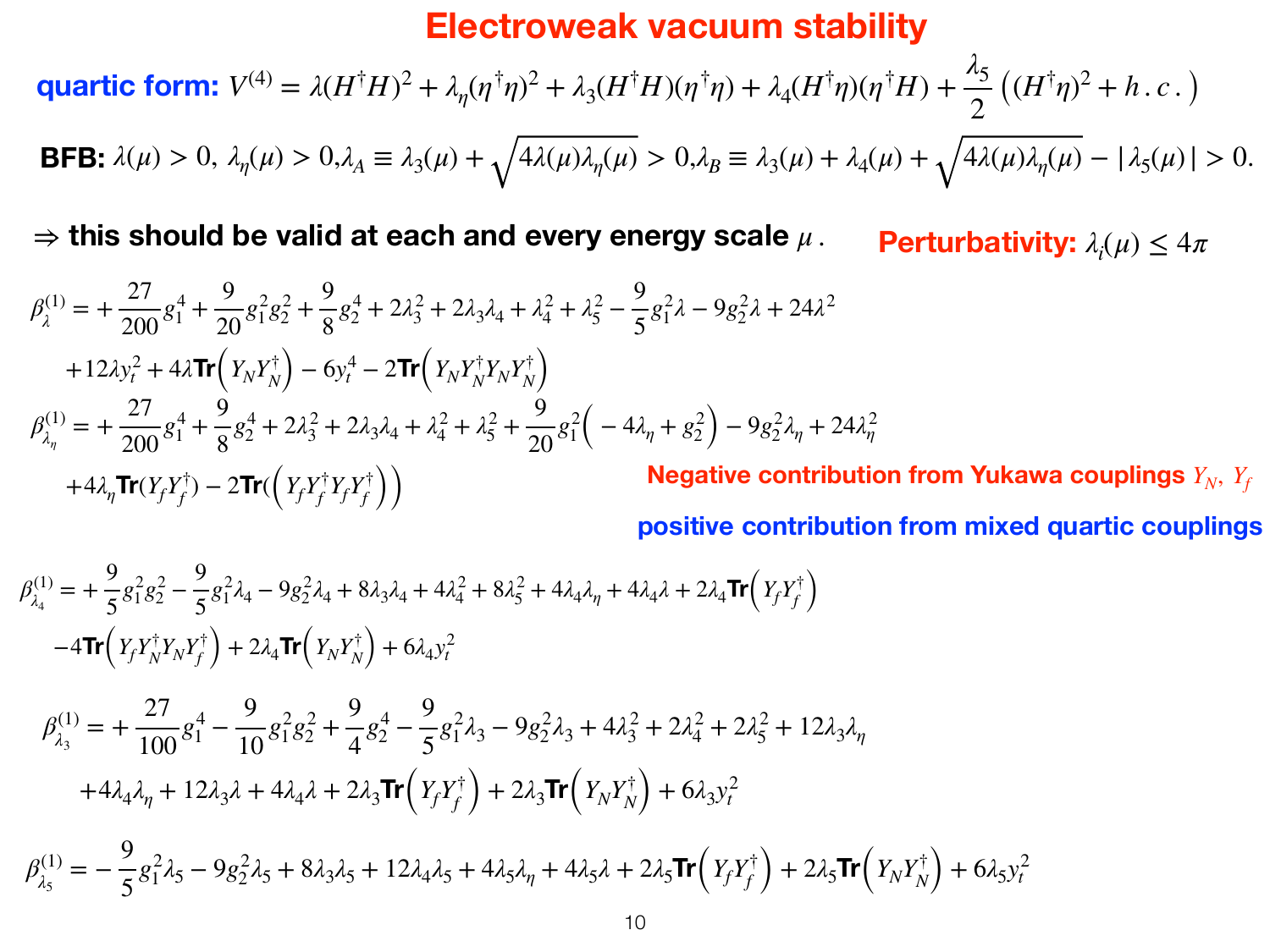$$
\beta_{Y_f}^{(1)} = \frac{1}{20} \Big( 10 \left( 3 Y_f Y_f^{\dagger} Y_f + Y_N Y_N^{\dagger} Y_f \right) + Y_f \Big( 20 \text{Tr} \Big( Y_f Y_f^{\dagger} \Big) - 9 \Big( 5 g_2^2 + g_1^2 \Big) \Big) \Big)
$$
  

$$
\beta_{Y_N}^{(1)} = + \frac{1}{2} \Big( 3 Y_N Y_N^{\dagger} Y_N + Y_f Y_f^{\dagger} Y_N \Big) + Y_N \Big( 3 y_t^2 - \frac{9}{20} g_1^2 - \frac{9}{4} g_2^2 + \text{Tr} \Big( Y_N Y_N^{\dagger} \Big) \Big)
$$



Above  $m_{nR} > 550$  GeV:  $\lambda_{345}$  covers wide range and **stilll satisfies relic**

**Bad points: RGE for large values of quartic couplings exceed the perturbativity limit even before the Planck scale**

**Good points: Moderate values of** *λ*3,4,5

**BP1:**  $M_N \sim 10^{14}$  GeV,  $M_f \sim 10^{12}$  GeV,  $m_{nR} \sim 10^3$  GeV,  $\mathbb{Y}_N \sim 0.45$ ,  $\mathbb{Y}_f \sim 0.45$ ,  $\lambda_3 = \lambda_4 = 0.1$ **BP2:**  $M_N$  ∼  $10^{14}$  GeV, $M_f$  ∼  $10^5$  GeV,  $m_{\eta^R}$  ∼  $10^3$  GeV,  $\mathbb{Y}_N$  ∼  $0.45, \mathbb{Y}_f$  ∼  $10^{-4}, \ \lambda_3 = \lambda_4 = 0.09$ **BP3:**  $M_N$  ∼ 10<sup>6</sup> GeV,  $M_f$  ∼ 10<sup>6</sup> GeV,  $m_{\eta^R}$  ∼ 10<sup>3</sup> GeV,  $\mathbb{Y}_N$  ∼ 10<sup>−5</sup>,  $\mathbb{Y}_f$  ∼ 10<sup>−4</sup>,  $\lambda_3 = \lambda_4 = 0.08$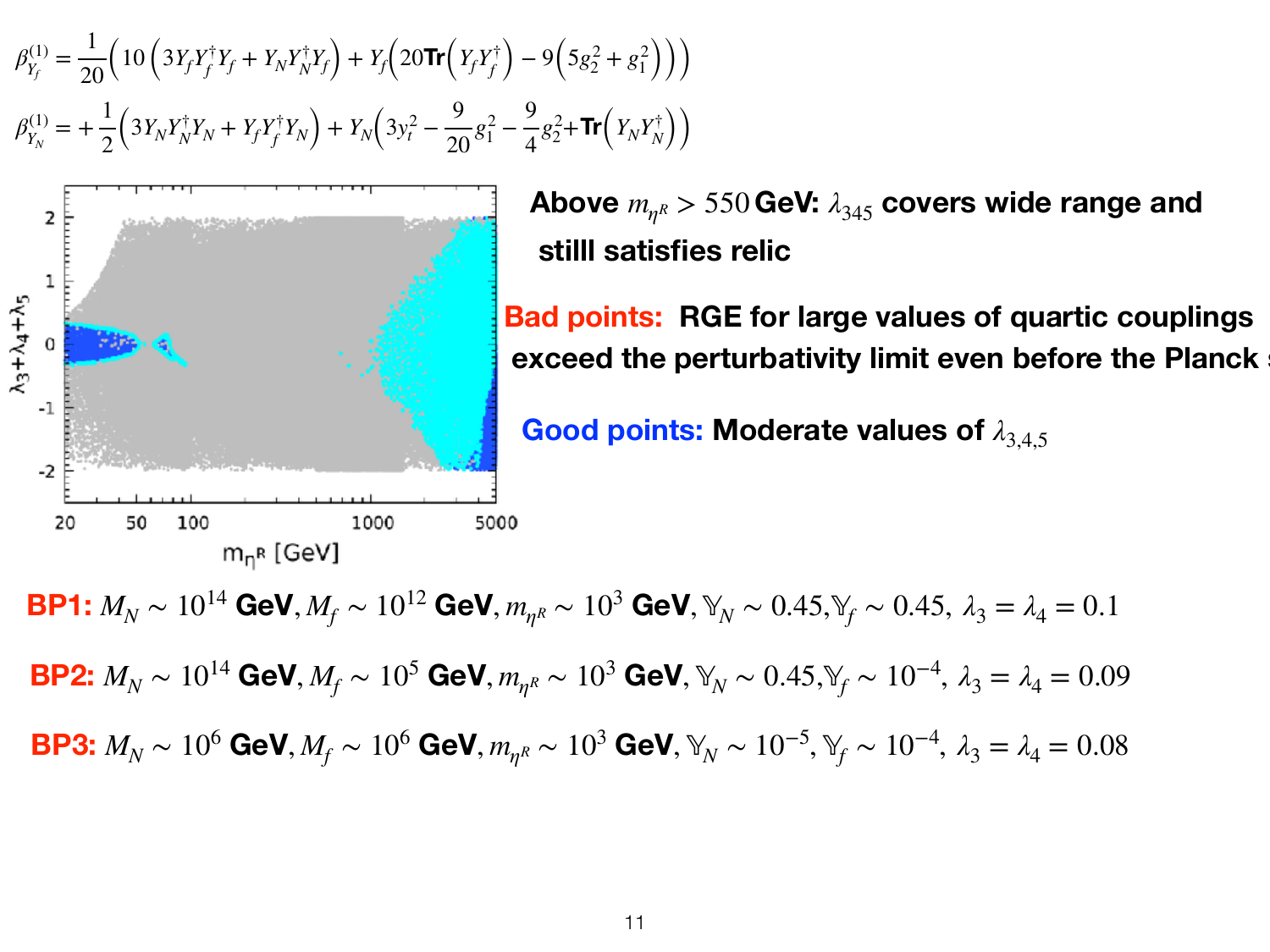



**with reasonable initial choices, all of the stability condition can remain positive and quartic couplings can remain perturbative all the way up to the Planck scale.**

**For large Yukawa coupling**  $Y_{N,f}$  need large **mixed quartic coupling**

**Improved stability properties due to extra scalars**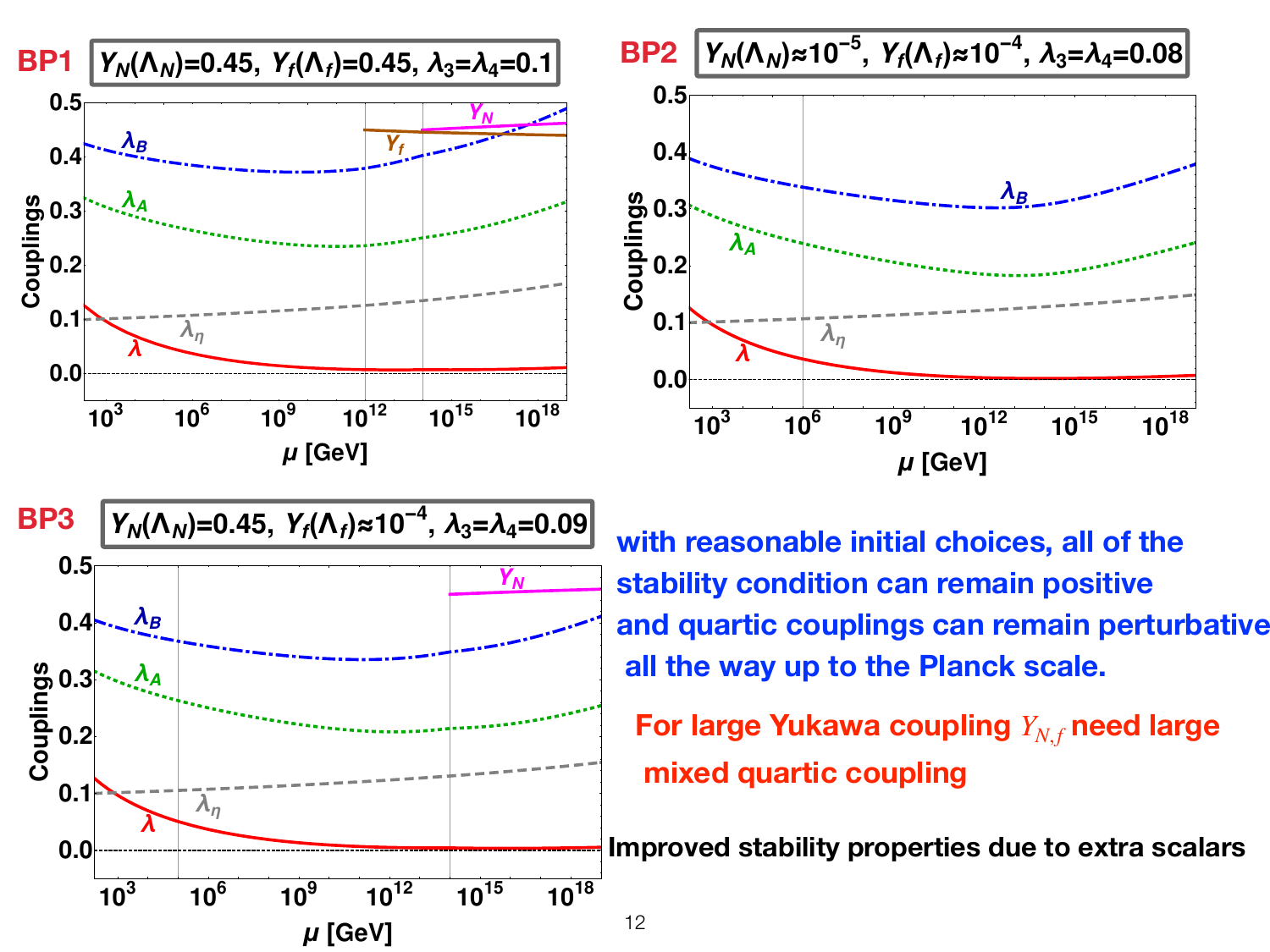#### **HIGH ENERGY BEHAVIOR OF THE DARK PARITY**  $\mathbb{Z}_2$

#### **Protection** of  $\mathbb{Z}_2$  symmetry at every energy scale is crucial to stabilise the DM

**If RGE** evolution drags  $m_\eta^2$  negative at some energy scale then  $<\eta>\neq0$  $\Rightarrow$  **breaks**  $\mathbb{Z}_2$  symmetry **arXiv: 1608.00577, Lindner et al.**

$$
\beta_{m_{\eta}^2}^{(1)} = 12\lambda_{\eta} m_{\eta}^2 + 2\left(-2\left|M_f\right|^2 + m_{\eta}^2\right) \text{Tr}\left(Y_f^{\dagger} Y_f\right) - 2(\lambda_4 + 2\lambda_3)\mu_H^2 - \left(\frac{9}{10}g_1^2 + \frac{9}{2}g_2^2\right) m_{\eta}^2
$$

**Dominating negative contribution:**  $-|M_f|^2 |Y_f|^2$  Positive contribution:  $\lambda_{\eta} > 0$ ,  $\lambda_{3,4} < 0$ 



Larger the  $M_f$ , the smaller the allowed value of the Yukawa coupling  $Y_f$ in order to have the  $\mathbb{Z}_2$  symmetry protection  $\boldsymbol{\mathsf{u}}\boldsymbol{\mathsf{p}}$  to the Planck scale.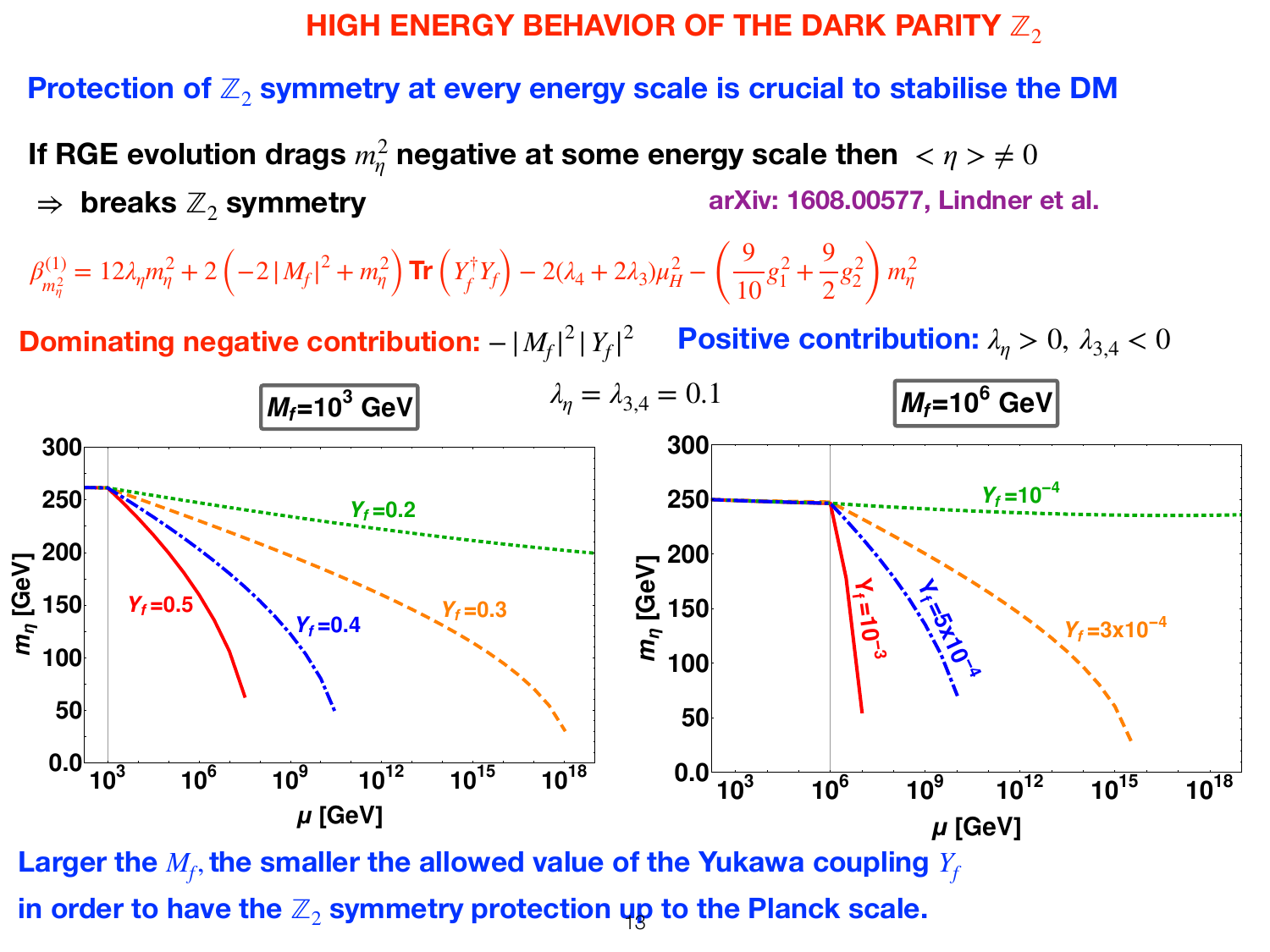# **Summary**

**SM lacks neutrino mass and DM. New physics is required.**

**Scoto-seesaw: can explain neutrino masses as well as the hierarchy in "atmospheric" and "solar" mass scale**

**Additional features:**

- **1. DM candidate (fermionic or scalar)**
- **2. solar neutrino mass is seeded by drak particle exchange**
- **3. large LFV, stable vacuum up to Planck scale**
- 4. ℤ<sup>2</sup> **symmetry conservation up to Planck scale**

## **Thank You for your attention**